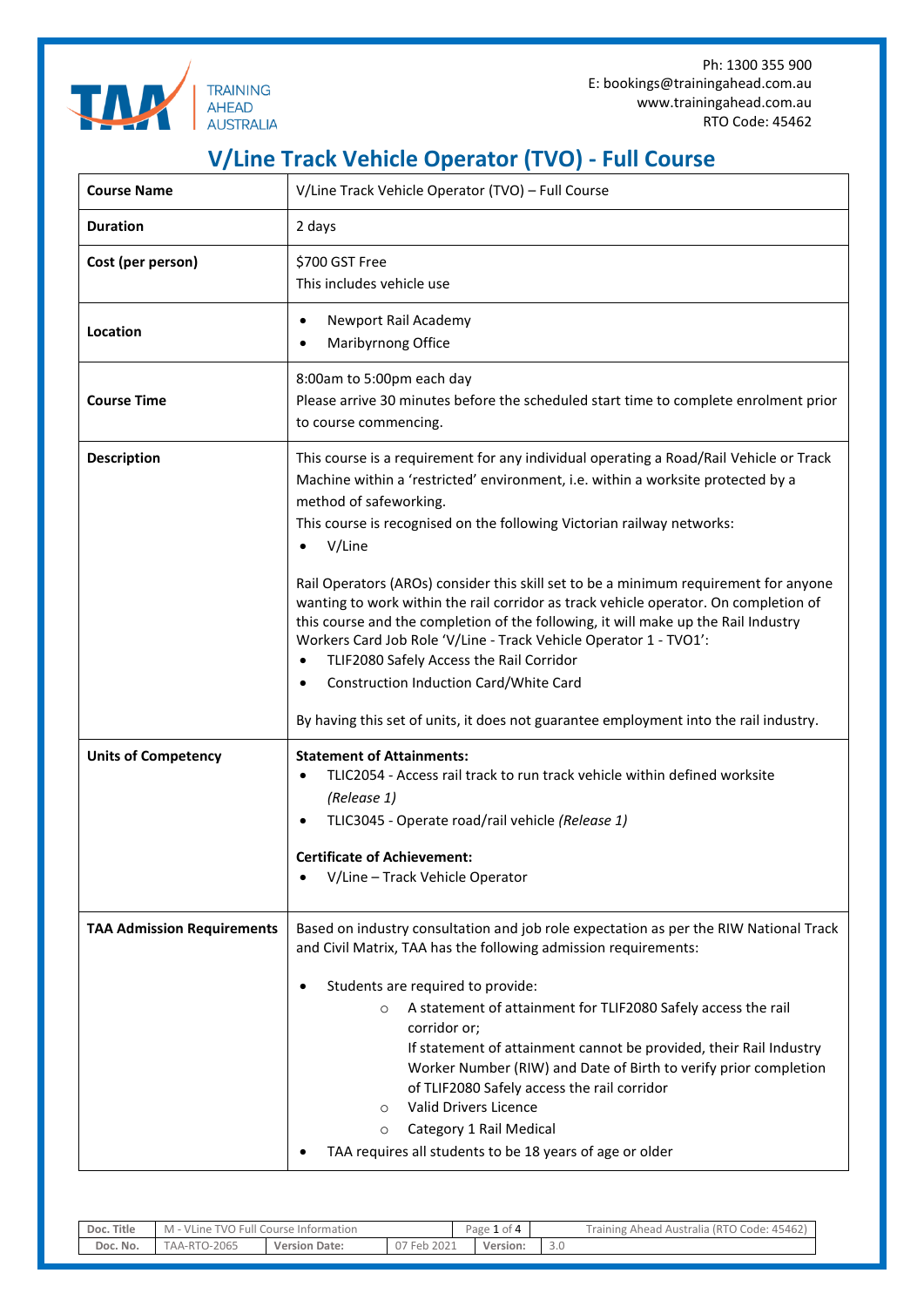

| <b>Course Entry Requirements</b>                | No entry requirements as per training.gov                                                                                                                                              |  |  |  |
|-------------------------------------------------|----------------------------------------------------------------------------------------------------------------------------------------------------------------------------------------|--|--|--|
| <b>Assessment Type</b>                          | Theory and practical assessment.                                                                                                                                                       |  |  |  |
| <b>Delivery Method</b>                          | Classroom based (face to face) training.                                                                                                                                               |  |  |  |
| <b>ID To Bring</b>                              | You are required to bring photo ID, ideally, one of the following two types:<br>Australian Drivers Licence<br>Passport<br>٠                                                            |  |  |  |
| <b>Nationally Accredited</b><br><b>Training</b> | Yes, it is delivered by Aakira Pty Ltd trading as Training Ahead Australia<br>(RTO Code: 45462)                                                                                        |  |  |  |
| <b>Course Expires After</b>                     | The units of competency do not expire however the V/Line Certificate of Achievement<br>expire every 2 years. You can complete the recertification through Training Ahead<br>Australia. |  |  |  |

**Doc. Title** M - VLine TVO Full Course Information Page 2 of 4 Training Ahead Australia (RTO Code: 45462)  **Doc. No.** TAA-RTO-2065 **Version Date:** 07 Feb 2021 **Version:** 3.0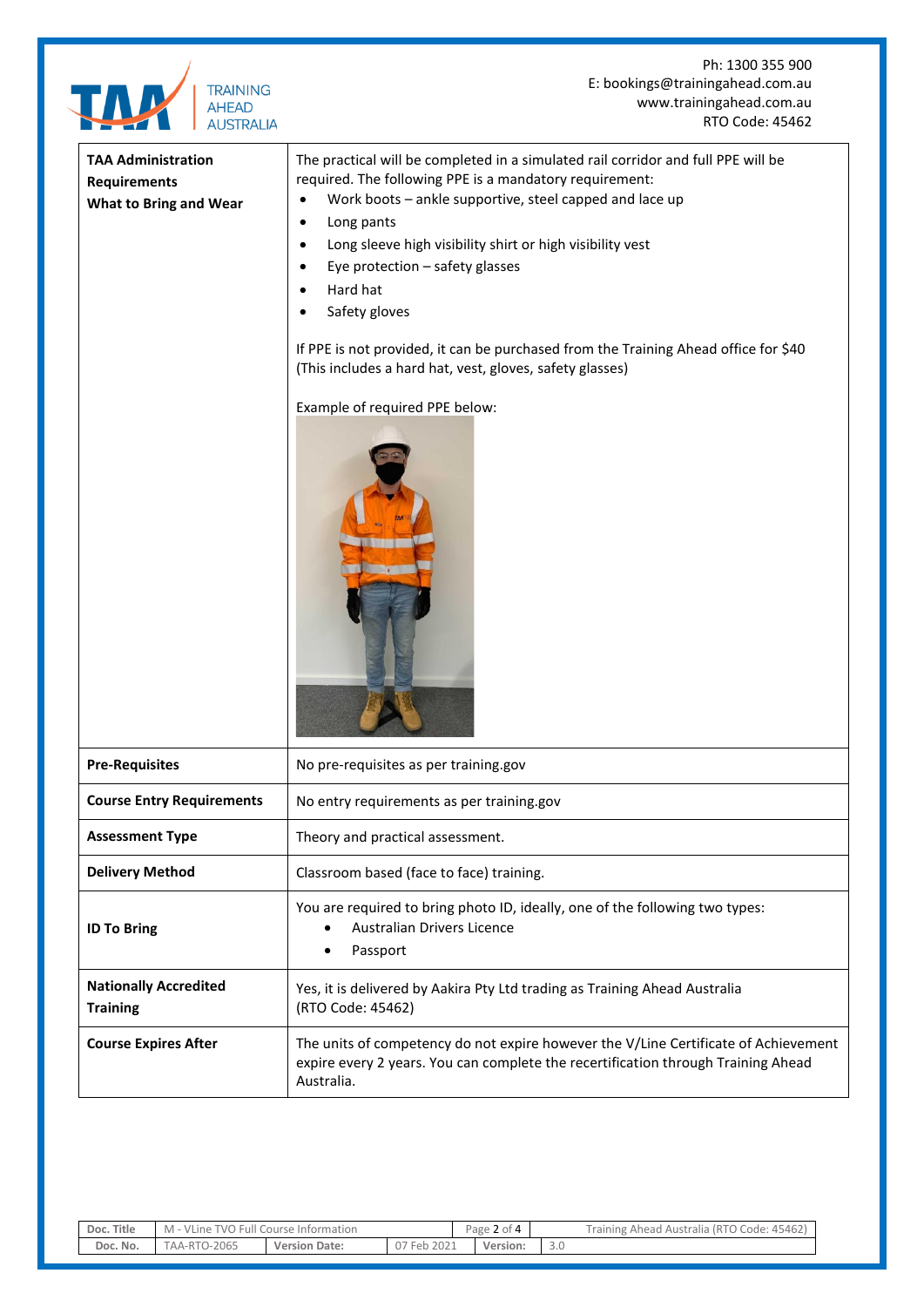

Ph: 1300 355 900 E: bookings@trainingahead.com.au www.trainingahead.com.au RTO Code: 45462

| <b>Supplying of Vehicle</b>                      | Training Ahead own a plant guard approved Hi Rail Vehicle (Manual transmission) and<br>it is included in training fees.                                                                                                                                                                                                                                                                                                                                                                                                                                                                                                                                                                                                                                                                                                                                                                                                                                                           |
|--------------------------------------------------|-----------------------------------------------------------------------------------------------------------------------------------------------------------------------------------------------------------------------------------------------------------------------------------------------------------------------------------------------------------------------------------------------------------------------------------------------------------------------------------------------------------------------------------------------------------------------------------------------------------------------------------------------------------------------------------------------------------------------------------------------------------------------------------------------------------------------------------------------------------------------------------------------------------------------------------------------------------------------------------|
| <b>No Guarantee</b>                              | Training Ahead does not provide any guarantee that:<br>A student will successfully complete a training product on its scope of<br>registration; or<br>A student will obtain a particular employment outcome where this is outside the<br>control of the RTO                                                                                                                                                                                                                                                                                                                                                                                                                                                                                                                                                                                                                                                                                                                       |
| <b>Work Placement</b>                            | You will not be required to complete work placement for this course.                                                                                                                                                                                                                                                                                                                                                                                                                                                                                                                                                                                                                                                                                                                                                                                                                                                                                                              |
| <b>Unique Student Identifier</b><br>(USI) Number | Unique Student Identifier From 1 January 2015, all students who undertake Nationally<br>Recognised Training must have a Unique Student Identifier (USI).<br>Your USI means all your training records and results will be in one place. See more at:<br>http://usi.gov.au. To get a USI, go to: http://www.usi.gov.au/create-your-<br>USI/Pages/default.aspx<br>Students will not be issued a Qualification Testamur or Statement of Attainment<br>without a valid USI.                                                                                                                                                                                                                                                                                                                                                                                                                                                                                                            |
| Language, Literacy and<br><b>Numeracy</b>        | Students are required to have the ability to read and write English<br>$\bullet$<br>The ASQF level of this training program has been assessed to be level 2.<br>Students are required to have at least Year 10 level of numeracy, literacy and<br>communication skills. Please advise if you have any language, literacy, or<br>numeracy needs; or difficulties reading, writing, or speaking English.<br>All individuals entering this training course are subject to a Language, literacy<br>$\bullet$<br>and numeracy (LLN) assessment prior to enrolment. If there is still any ambiguity<br>of the candidates LLN level after the completion of the LLN assessment, the<br>trainer will conduct a verbal interview to determine the candidates LLN level and<br>take appropriate action, in accordance with TAA's LLN procedures.<br>Where a candidate is determined to not meet the required LLN skills required<br>٠<br>they will not be enrolled in the training program. |
| <b>Government Funded Training</b>                | This course is not eligible for Government Subsidies through Training Ahead Australia.                                                                                                                                                                                                                                                                                                                                                                                                                                                                                                                                                                                                                                                                                                                                                                                                                                                                                            |
| <b>Employment Pathways</b>                       | This course provides a pathway to work in the following rail industry job roles:<br>Rail Infrastructure - Track Work<br>$\bullet$<br>Track Worker, Track Installer, Track Maintainer<br>$\circ$<br>Rail Infrastructure - Structures<br><b>Structures Maintainer</b><br>$\circ$<br>Rail Infrastructure - Track Surfacing<br>Plant Operator, Mobile Plant Operator, Way Gang Driver                                                                                                                                                                                                                                                                                                                                                                                                                                                                                                                                                                                                 |

| Doc. Title | M - VLine TVO Full Course Information |                      |             | Page 3 of 4 | Training Ahead Australia (RTO Code: 45462) |
|------------|---------------------------------------|----------------------|-------------|-------------|--------------------------------------------|
| Doc. No.   | TAA-RTO-2065                          | <b>Version Date:</b> | 2021<br>Feb | Version:    |                                            |